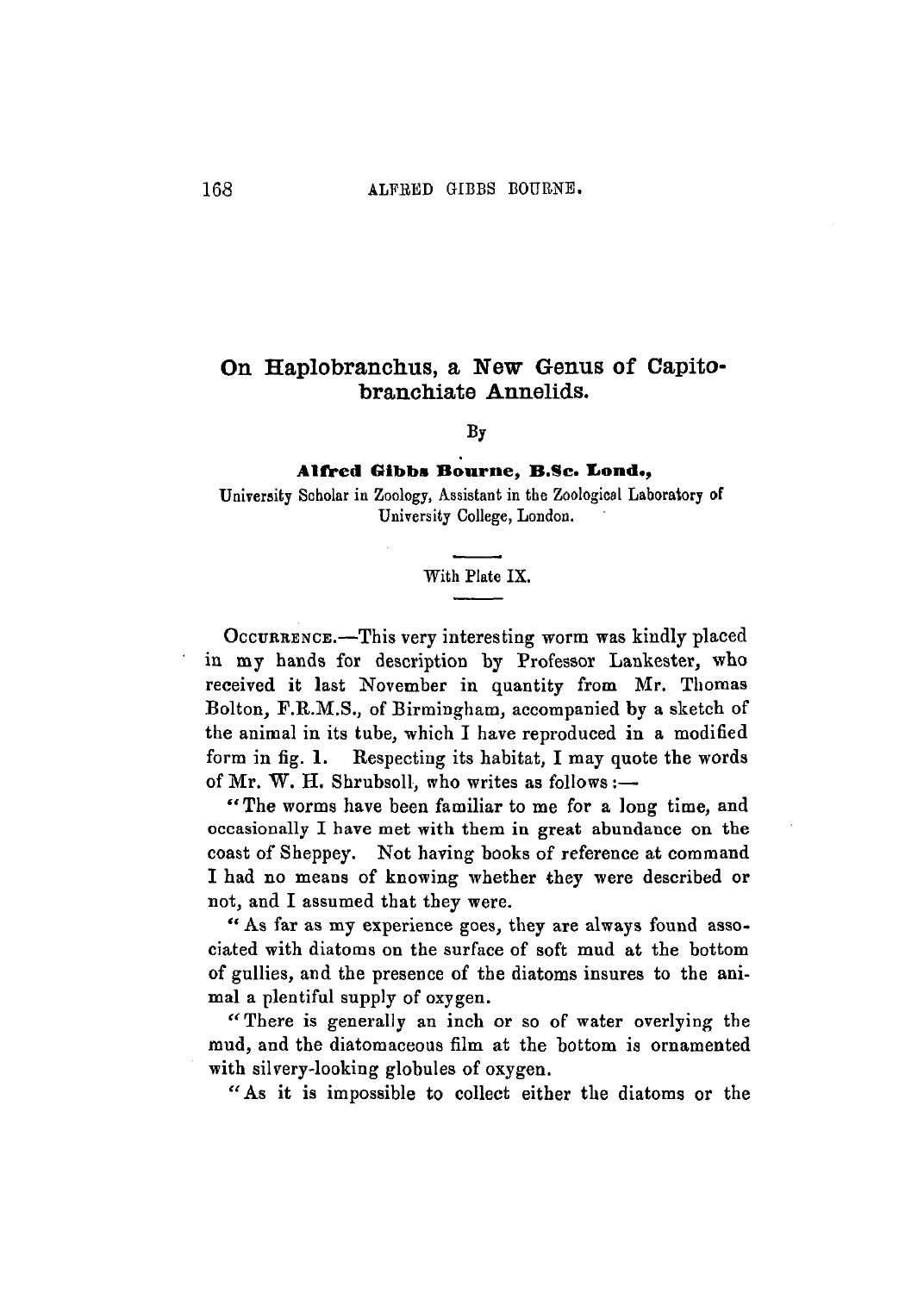worms without getting well besmeared, and sometimes walking knee-deep in the tenaceous mire, it is hardly to be wondered at that they have hitherto escaped attention."

Associated with the worm was a species of Nais, which Professor Lankester has identified as the Nais littoralis of O. F. Miiller, which has for many years been unrecorded, no naturalist, in fact, having seen it since Oersted's description and figure in 1842. There were also numerous free-living nematoids and rhabdoccel planarians.

Mr. Bolton tells me that he has seen the worm once before in a gathering from the mouth of the Liffey.

ANATOMY.—The animal is minute, adult specimens not exceeding 6 mm. in length.

The tube is about twice the length of the animal, and is composed of particles of mud, with here and there a diatom (Pleurosigma, sp.).

Segments and appendages.—The " head" consists of a prostomium and a peristomium.<sup>1</sup>

The prostomium is much reduced and. hidden by the peristomium, which rises to form a."collar" around it; this collar is higher upon the ventral than upon the dorsal surface. There are two prostomial tentacles, which are short, have pigment in the walls, and are not ciliated; they are much obscured by the palps and peristomial tentacles (figs. 1, 2, 3, and 5, prost.

<sup>1</sup> In the description, I make use of the following nomenclature:-The PROSTOMIUM (Præstomium, Huxley) is the lobe in front of the mouth; it may bear two kinds of appendages, (1) prostomial tentacles (antennes, Milne-Edwards and De Quatrefages; cirri, Kinberg), which spring from its dorsal surface, and generally resemble in character the appendages of the peristomial somite; and (2) palps (palpi, Kinberg; infero-lateral præstomialcirri, Huxley; antennes externes, Milne-Edwards and De Quatrefages), which spring from the lower surface of the prostomium and differ very considerably in character in different families of annelids. The PERISTOMIUM (Peristomium, Huxley; Mund-segment, Grube), which is the first somite of the body, and, it may be, the second and third fused with it; and although retaining ordinary characters in a few families of annelids, *e.g.* Syllidæ, very generally becomes much modified. Its appendages are peristomial tentacles (tentacules, De Quatrefages).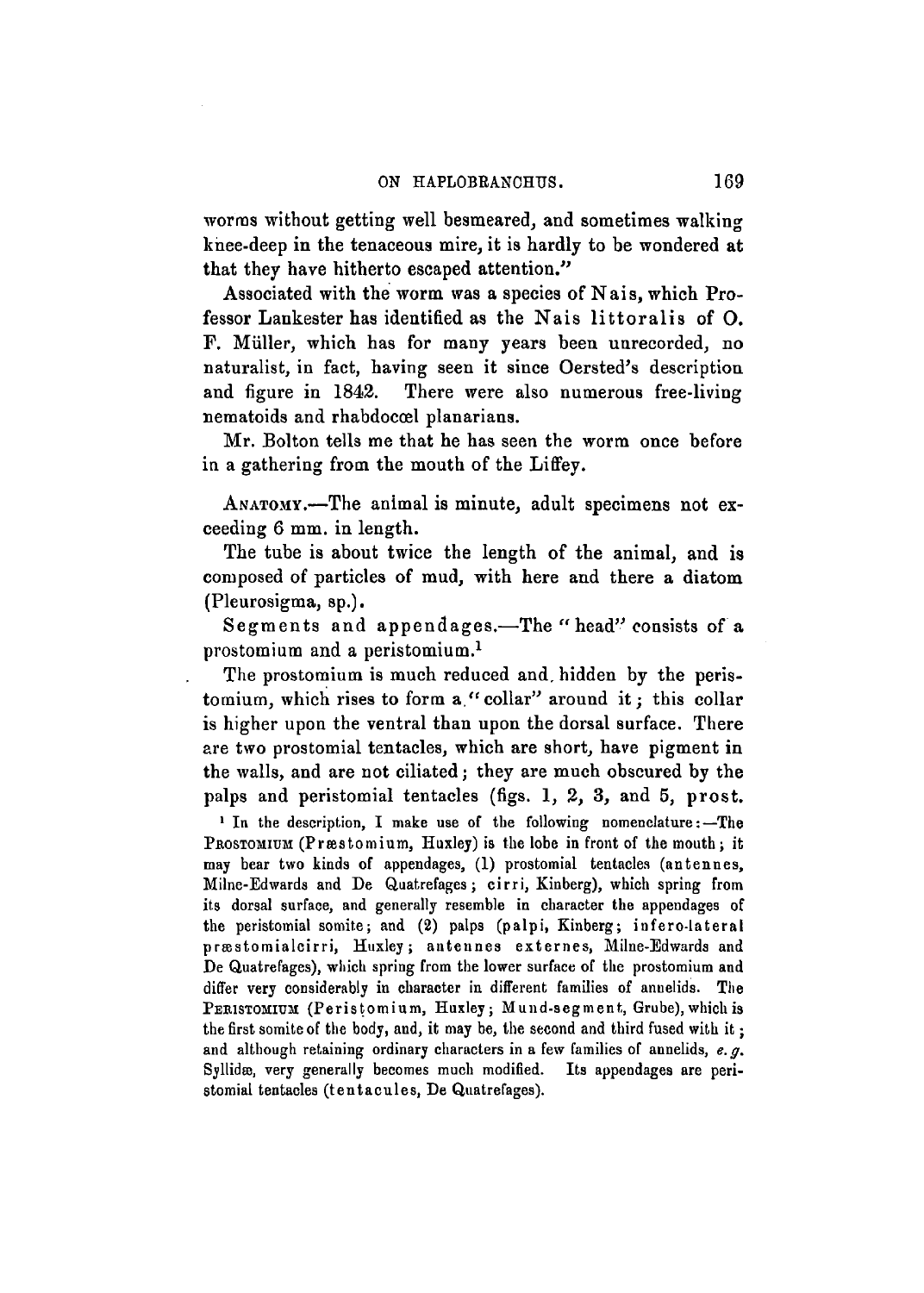tents.) They are united at their base with the palps and more posteriorly with the two most dorsal of the peristomial tentacles.

The palps are very long, and, springing ventrally, bend over at their free ends towards the dorsal regiou. They are richly ciliated upon their dorsal surface, and each contains a large blood-vessel, with the green blood nearly filling up its lumen; they can thus be instantly recognised, as the peristomial tentacles have no such blood-vessel, but merely prolongations of the general body cavity.

The prostomium bears at its sides a pair of black pigment spots (fig. 5, oc.), which can be seen through from the ventral surface, and appear at first sight to lie upon the collar, but transverse sections have demonstrated their true position (fig. 5).

The peristomium, which forms the collar, as stated above, bears two pairs of appendages, each consisting of a very short basal piece and two long rami (noto- and neuropodial), of these the ventral ramus is the longer in each case, but is not so long as a palp. They are all richly ciliated upon their inner faces, and contain prolongations of the general body cavity, but no special blood-vessel.

The mouth, which is hidden by the collar, lies between the palps and the bases of the prostomial tentacles.

The somites of the body (counting the peristomial somites as the first) are twelve in number, of these somites 1—9 form the " thorax," and differ from somites 10—12 which form the " abdomen."

The parapodia are very slightly raised from the surface of the body, and slightly more so in the posterior than in the anterior somites.

As the peristomum bears no setæ the second somite is the first setigerous somite and bears dorsal capillary setae only they are of two varieties placed in two bundles with usually three in each bundle, and resembling respectively figs. 8 and 9, which represent setæ from the following somite. The one variety has a very long and delicate blade, while in the other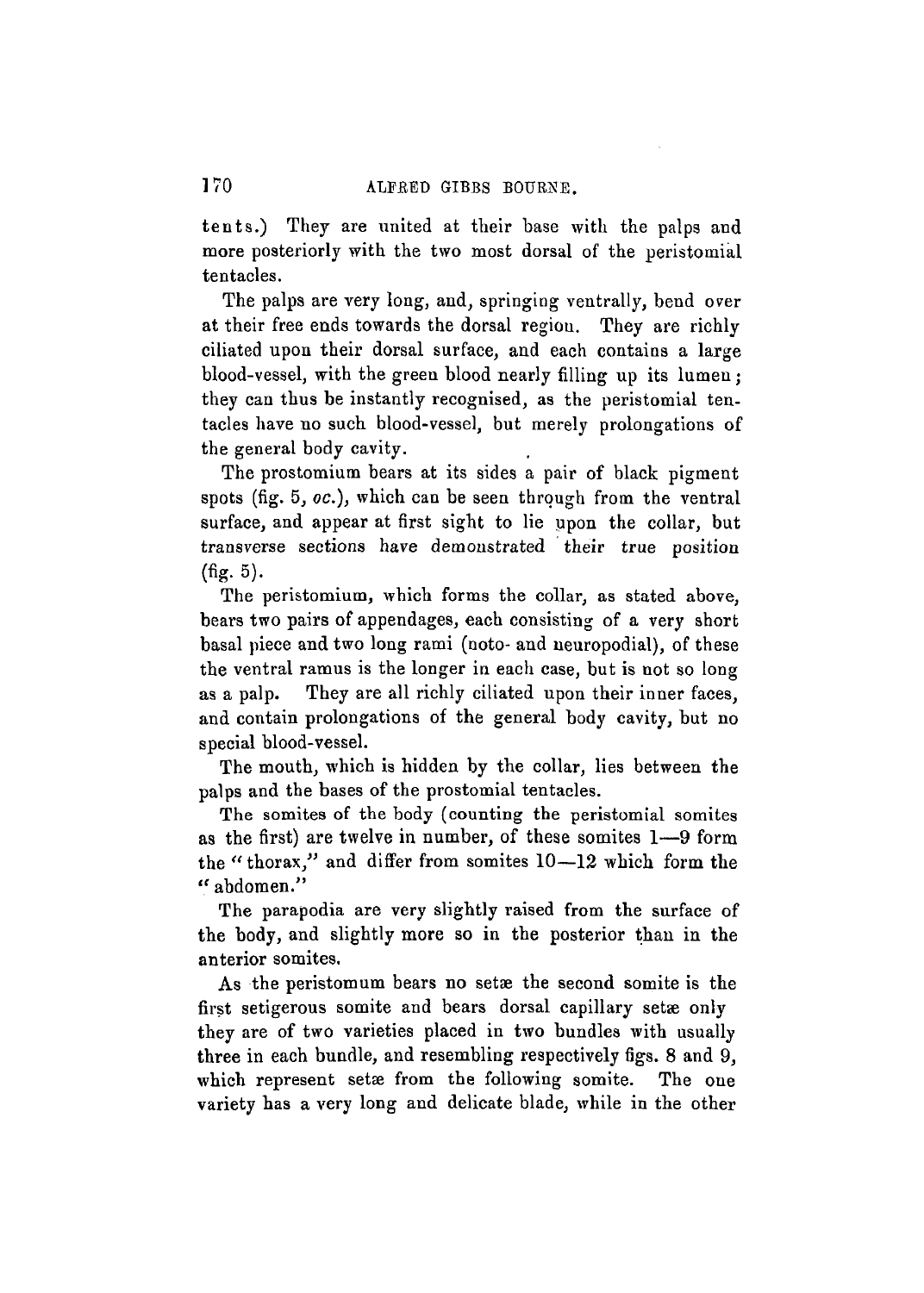the blade is shorter and wider; in both cases the blade only occurs on one side of the axis.

The third somite has similar setæbut slightly more numerous (the usual number of the various kinds of setæ is accurately shown in fig. 2), and bears in addition ventral "crochet" set $x$  (fig. 10). These are not actually forked but evidently correspond to the " crochet" setae of allied worms.

The remaining somites in the "thorax" bear similar setae. the crochet setae present slight variations. Figs. 10 and 11 represent the extreme conditions, the capillary setae in the posterior segments of the thorax gradually approach the condition shown in fig. 12, intermediate in character between figs. 8 and 9.

In the "abdomen," an inversion in the position of the setæ occurs, the capillary setæ becoming ventral, and the crochet setædorsal, at the same time their character is changed (fig.  $I4$ ); the capillary setae become longer, more flexible, are often bayonet-shaped (not well shown in fig. 13), and the blade occurs on both sides of the axis ; the " crochet" setae become very numerous and are closely placed in a transverse row, they are finely serrated on one side at the free extremity.

Alimentary canal.—The alimentary canal is simple. there is a constriction between the fifth and sixth somites, and between the sixth and seventh ; in the sixth somite it is dilated, from the seventh somite to the anus, in the terminal somite, it gradually narrows, immediately in front of the anus it is slightly dilated (fig. 4). The canal is ciliated at any rate in its posterior half, the anterior portion presents a brown pigment in the walls.

Blood-vessels.—The complete distribution of the circulatory system is not easily determined.

The blood is green.

There is a dorsal vessel which bifurcates in the peristomial and terminal segments, the two branches in each case turning round and uniting to form a ventral vessel. The dorsal and ventral vessels are connected in the tenth and eleventh somites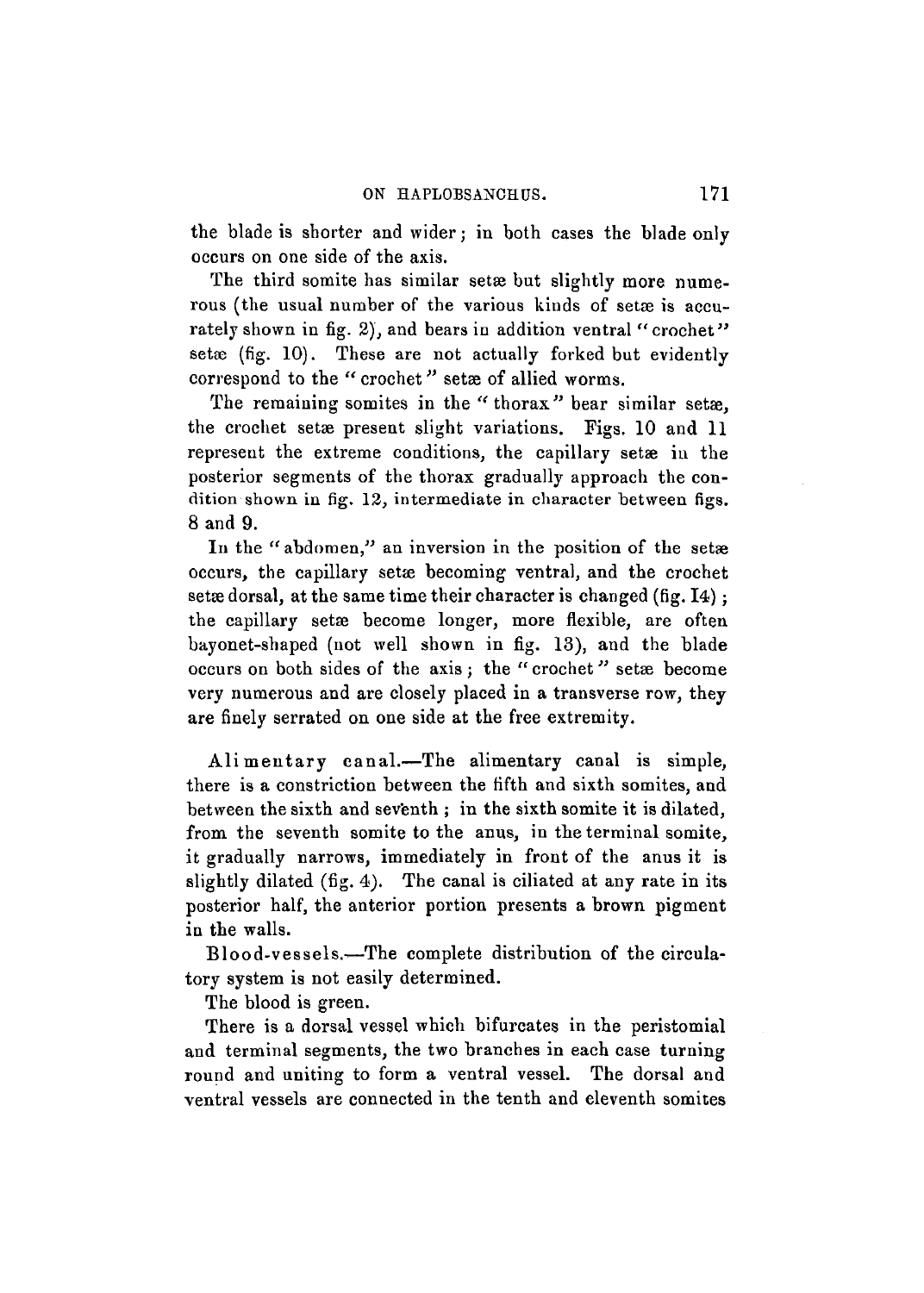by a pair of lateral commissures. Lateral commissures were also observed in the somites which contained the ova in the female (somites 4 and 5).

In the central region, the dorsal and ventral vessels pass towards the sides and appear to form a sinus around the intestine, Claparede thought to have observed this condition in Fabricia armandi, and De Quatrefages in Amphieorina.

Vessels pass to the head, but it was not possible to make out their exact origin; these dilate into a sinus at the base of the peristomial tentacles (Claparede, *'* Rech. Anat. sur les Annelides, &c, dans les Hebrides/ 1861, describes similar sinuses at the bases of the branchiæ in Fabricia quadripunctata and calls them " branchial hearts"), but vessels pass from them into the palps only, a single trunk to each, which alternately fills and empties, as is the case in Fabricia and in Polydora and Spio.

Nephridia.—It was impossible to determine definitely the Nephridia; in somites 10 to 12 (fig. 4, Neph.) paired bodies are seen at the base of the parapodia, which I take to be Nephridia.

In the third somite there are two bodies, the structure of which could not be ascertained, owing to the amount of pigment in the wall, but they are doubtless modified Nephridia and function as tubiparous glands; they open at the bases of the parapodia on each side in the same somite.

Gonads.—The sexes are distinct. The spermatozoa are seen floating in various stages of development in the body cavity in the thoracic somites 7, 8, and 9, but not in the abdominal somites (fig. 4).

They are confined to the central region of the somite around the alimentary canal by a membrane. The spermatospheres are not spherical, but much elongated rope-like bodies.

They cannot be passed from segment to segment, and the manner in which the spermatozoa are shed is uncertain.

In the females the ova are found in somites  $4$  and  $5$  (fig. 2), and attain a very large size in the body cavity; their shape is continually being altered by the movement of the wall of the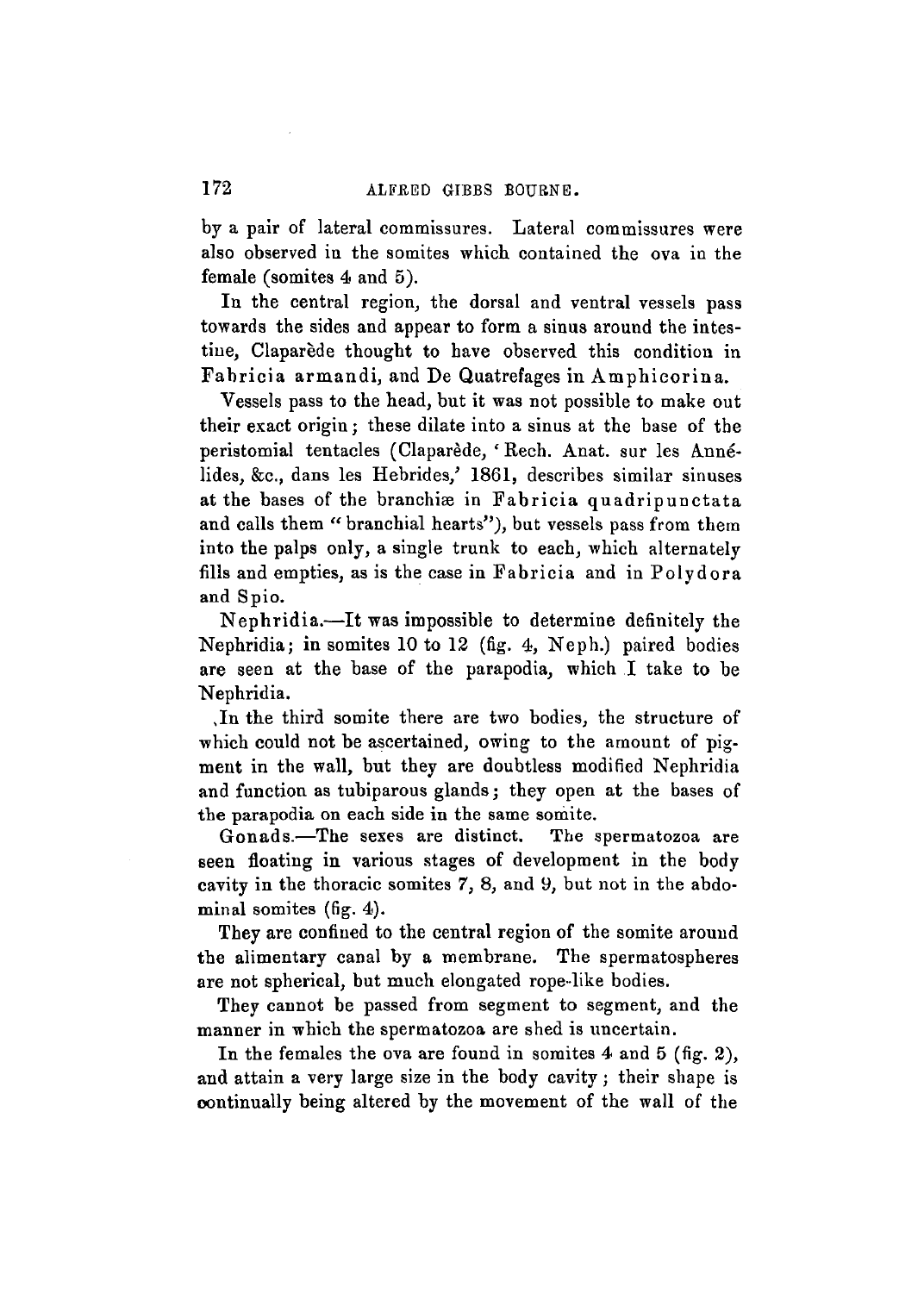intestine. Their large size probably necessitates their passing to the exterior by rupture of the body wall.

Nervous system.—I have been unable to determine the structure of the nervous system. The supra-œsophageal ganglion nearly fills the prostomium.

There are no caudal eyes.

There are no auditory capsules.

AFFINITIES.—Haplobranchus comes into the family Serpulidæ on account of its capitobranchiate nature, but differs from all hitherto known genera of the family in that the tentacles, while they remain free, are devoid of any secondary filaments and of any trace of cartilaginous support. It agrees with the sub-family Sabellidae in the absence of any thoracic membrane and operculum.

There are certain genera of the Sabellidae which present some approach to its simplicity of structure. These are : Amphiglena, Clap.; Fabricia, Blainville; and Amphicorina, De Quatr. These forms present certain characters in common which are absent in Haplobranchus. The first pair of Nephridia, belonging to the second somite, which are modified as tubiparous glands, and which in all true Sabellids open on each side at the base of the parapodium, are united in these three genera in the dorsal region, and open by a single median dorsal pore at the base of the branchiæ. In Haplobranchus, although I have not been able to make out their exact relations, there is no doubt they are not thus specially modified. These three genera present auditory capsules in the peristomial segment and caudal eyes, of neither of which is there any trace in Haplobranchus.

On the other hand, these three genera agree with one another and with Haplobranchus in the comparatively simple structure of the head ; the prostomium not being completely fused with the peristomium is still recognisable, and presents prostomial tentacles and palps. The peristomial collar, completely absent in Amphiglena, is only slightly developed in the other forms. There is little differentiation of the regions of the body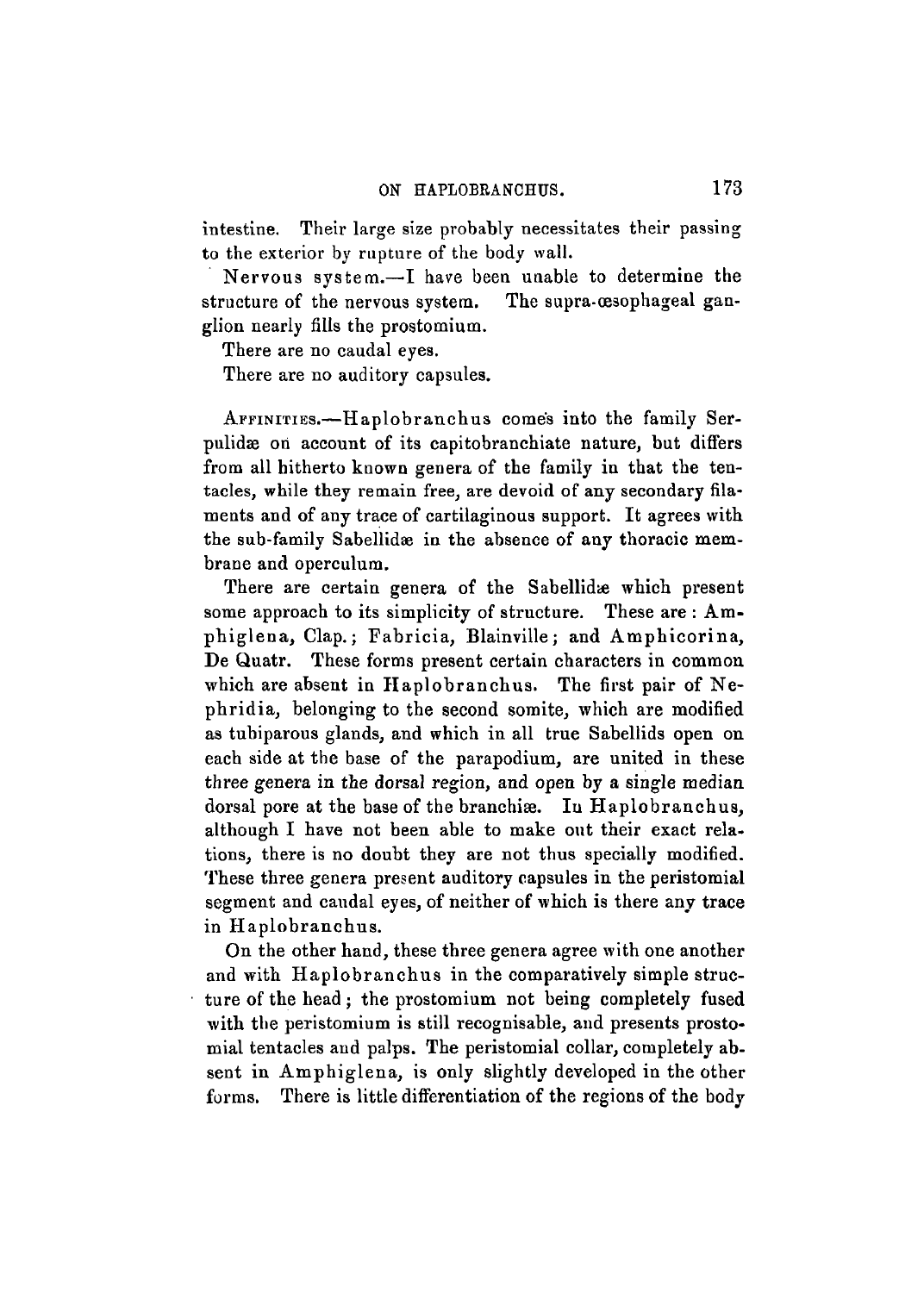—thorax and abdomen*;* the setae are simpler than in other sabellids, and the copragogal groove is absent.

A comparison of the heads in these genera seems to throw considerable light upon the nature of the processes of the head in the Serpulidæ.

In Amphiglena<sup>1</sup> the prostomium remains well developed, bear-



A. Diagram of head of Amphiglena, dorsal view.

B. Diagram of head of Eabricia,, dorsal view, *prost.* Prostomium. *prost. tent.* Prostomial tentacles. *I.* Peristomial somite, *coll.* Peristomial collar, *oc.* Eye-spots, *aud.* Otocyst. After Claparede.

ing lateral pigment spots and a pair of tentacles. It is difficult to make out the nature of the palps from Claparede's figures; there are two ventral processes which may represent them. The branchiæ which, according to Claparede, vary in number, from eight to twelve, have taken up such a position as to form a circular crown, and bear along their whole length a series of short, opposite, secondary filaments.

The branchiae appear to spring from the peristomium.

In Fabricia,<sup>2</sup> also, prostomial tentacles may be definitely determined.

<sup>1</sup> Claparède, 'Glanures Zootomiques parmis les Annélides de Port Vendres,' p. 32, pl. 3.

Claparede, loc. cit., p. 30, pi. 3.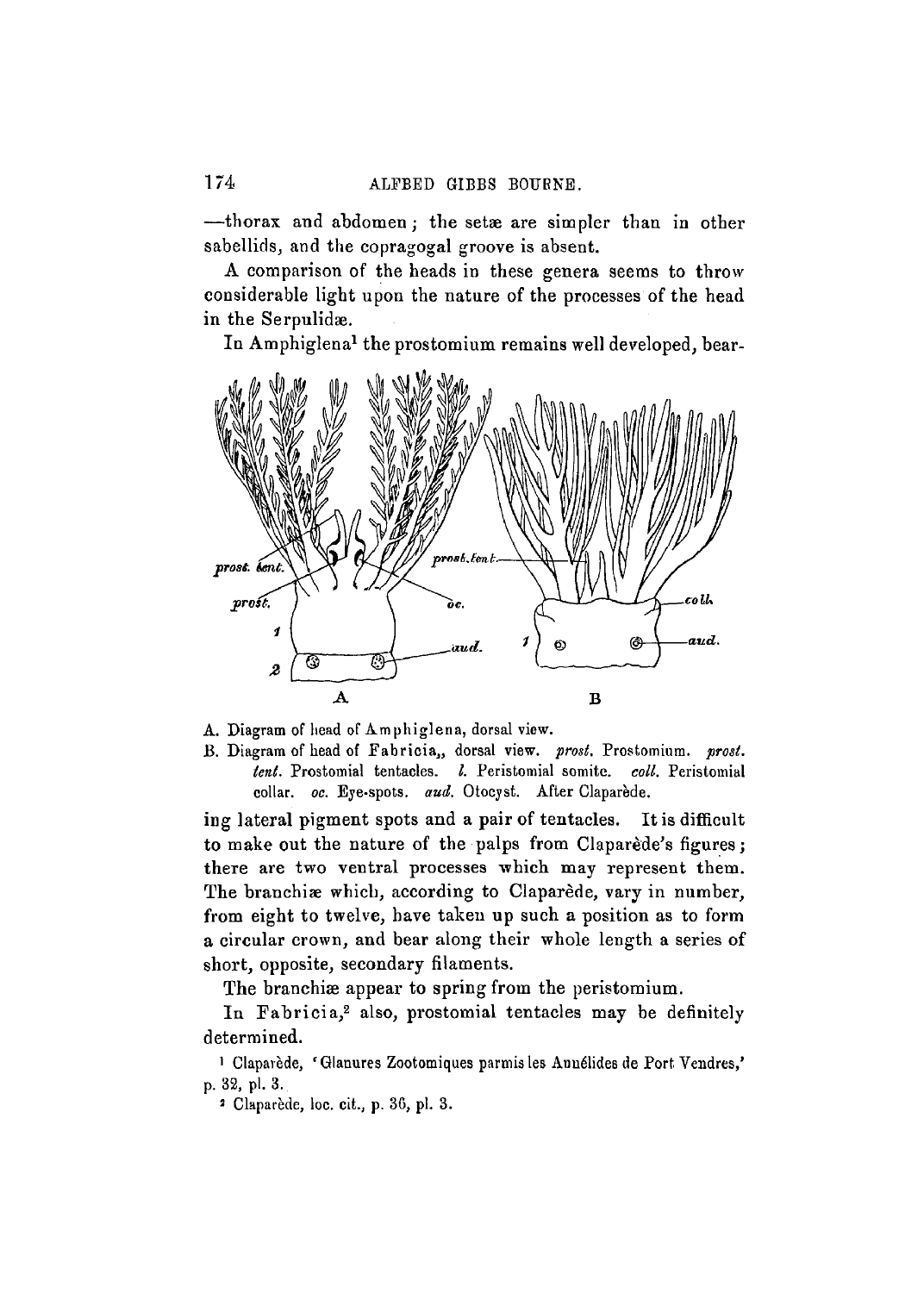The branchiæ have become modified owing to the great development of the secondary filaments, which arise alternately and attain the same length as the main stems.

In Haplobranchus, prostomium and tentacles closely resemble those of Amphiglena, but the palps are well developed. There is some little uncertainty about the determination of the organs I have so marked as palps, but their slightly greater muscular development, their blood supply, and their close connection with the ventral region of the prostomium, point to their being different in nature to the other tentacles.

The branchial tentacles it is which are so especially interesting in Haplobranchus, their definite arrangement, united in pairs at the base, the absence of any secondary filaments, the rich ciliation upon their inner faces,<sup>1</sup> and the absence of any branch of the closed vascular system in this lumen are all interesting characters, and point to their being similar to the peristomial tentacles of other annelids which are just taking on that branchial function which is the most marked feature of the whole family. These tentacles on account of their united bases may really be said to represent two parapodia on each side, each possessing a notopodial and a neuropodial • ramus, indeed, they remind one very forcibly of the peristomial tentacles of such an annelid as Nereis. Their condition seems to me very strong evidence in favour of their peristomial nature, and consequently of the peristomial nature of the branchiæ of the Serpulidæ. This view was entertained by Milne Edwards.<sup>2</sup> but De Quatrefages<sup>3</sup> states that the branchine of the Serpulidæ receive their nerve supply from the supraoesophageal nerve ganglion, and consequently he considers them to be prostomial.

Claparede and Mecnikow*<sup>i</sup>* have shown that in Dasychone

1 Since sending my drawings to the press, I have observed a distinct tendency to a grouping in the arrangement of the cilia ; upon the surface of the branchiæ, groups of cilia springing from a very slightly raised serpentine ridge.

- 3 De Quatrefages, ' Hist. Nat. des Ann.,' tome ii, p. 401.
- \* ' Zeit. fur wiss. Zoologie,<sup>1</sup> Bd. xix, 1S69, Taf. xvi.

<sup>&</sup>lt;sup>2</sup> 'Règne An. ill.,' pl. 1 E, explanation of fig. 2.